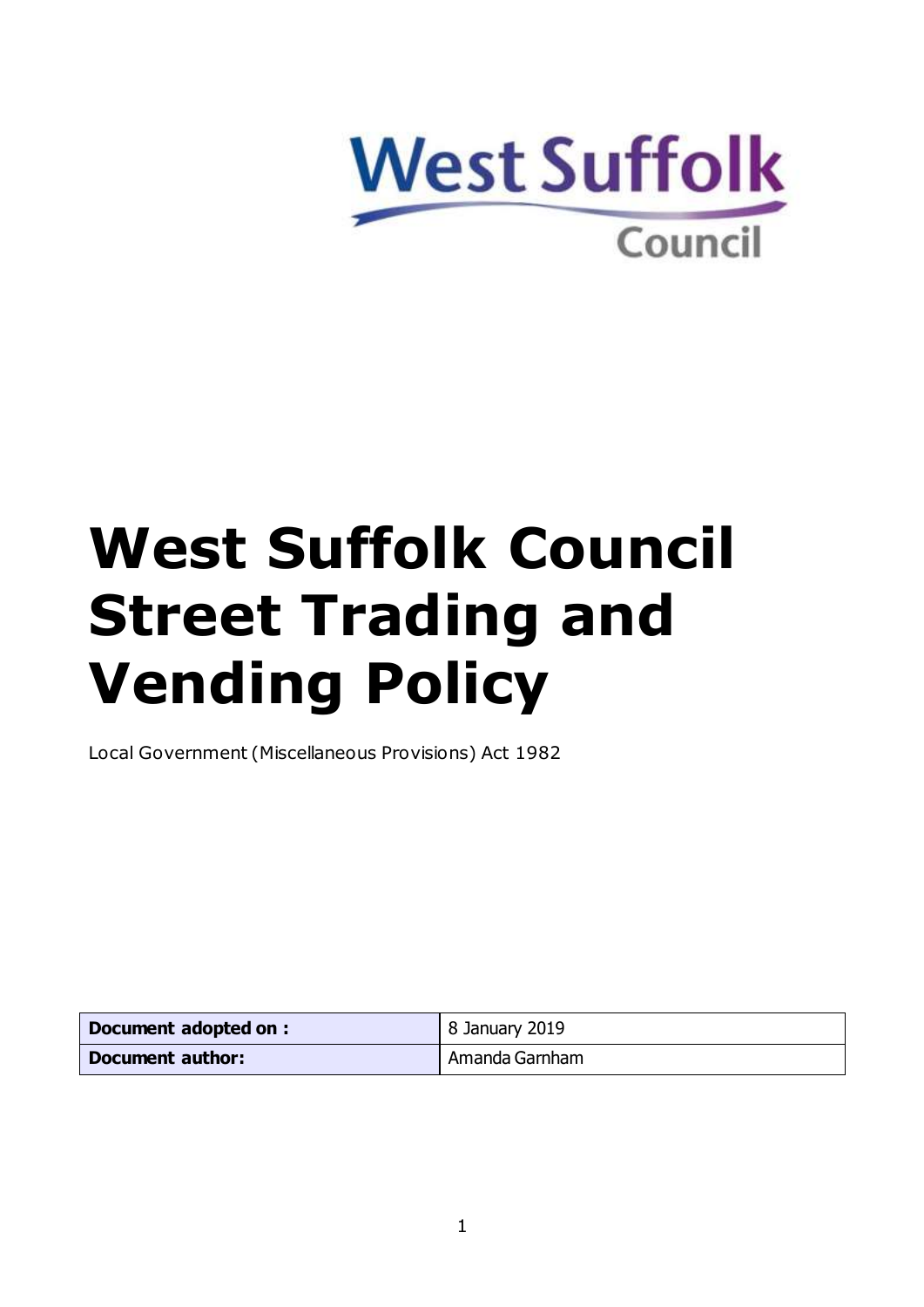If you require this policy in another format or language, please email [licensing@westsuffolk.gov.uk](mailto:licensing@westsuffolk.gov.uk) with your needs.

#### **Contact details**

**Address: Licensing Department** West Suffolk House Western Way Bury St Edmunds Suffolk IP33 3YU Council Offices Mildenhall College Heath Road Suffolk IP13 7EY

**Telephone:** 01284 758050<br>**Email:** licensing@wests **Email:** [licensing@westsuffolk.gov.uk](mailto:licensing@westsuffolk.gov.uk)

#### **Contents**

| 2.                                                                                      |  |
|-----------------------------------------------------------------------------------------|--|
| 3.                                                                                      |  |
| 4.                                                                                      |  |
| 5.                                                                                      |  |
| 6.                                                                                      |  |
| 7.                                                                                      |  |
| 8.                                                                                      |  |
| 9.                                                                                      |  |
| 10.                                                                                     |  |
| 11.                                                                                     |  |
| 12.                                                                                     |  |
| 13.                                                                                     |  |
| 14.                                                                                     |  |
| 15.                                                                                     |  |
| Specific advice for applicants for street trading consent on Angel Hill, Bury St<br>16. |  |
|                                                                                         |  |
|                                                                                         |  |
| 17.                                                                                     |  |
| 18.                                                                                     |  |
|                                                                                         |  |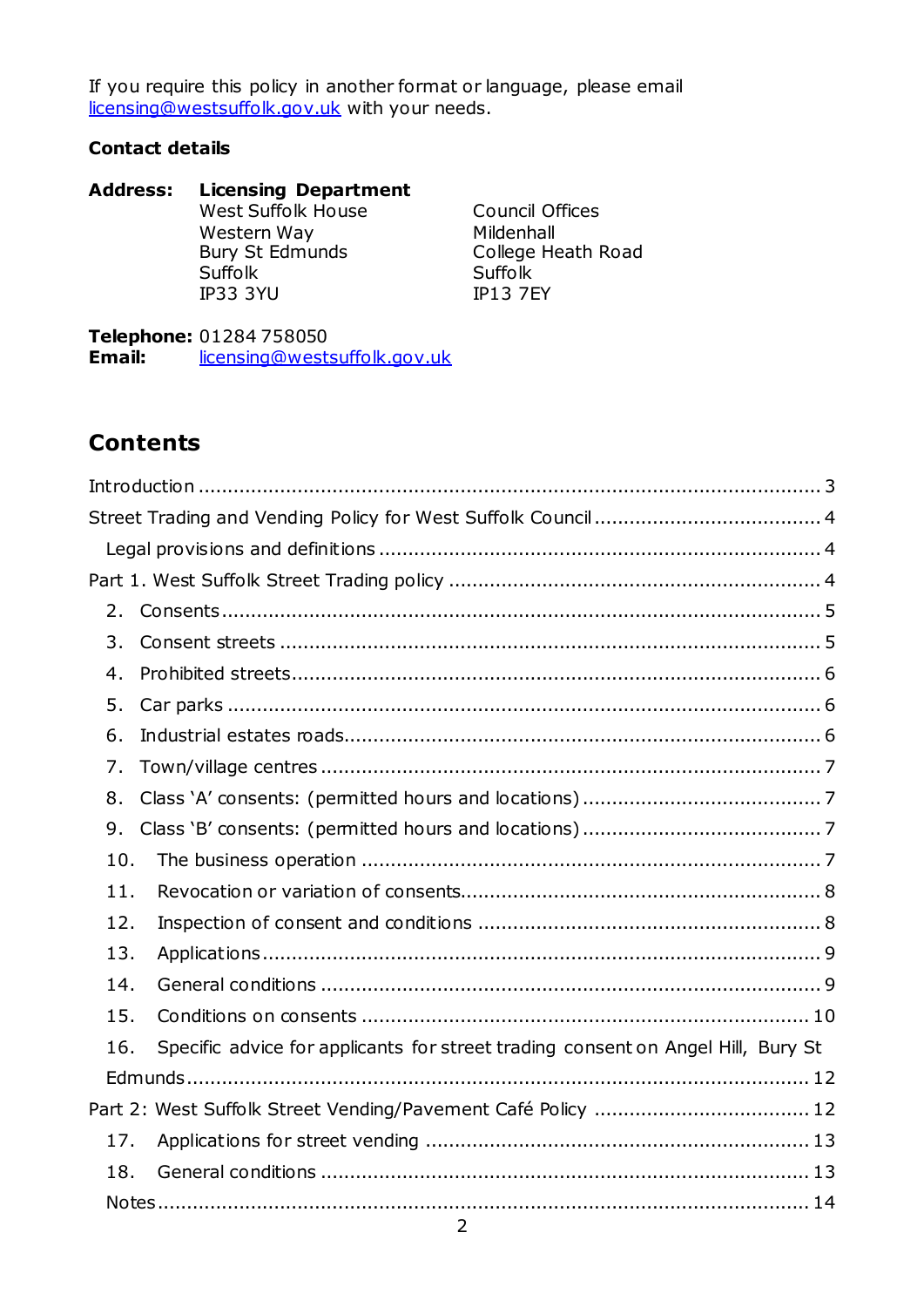# <span id="page-2-0"></span>**Introduction**

West Suffolk Council has produced this interim policy in order to harmonise the previous two authorities' policies on street trading and vending. There were differences between the policies of the predecessor councils, Forest Heath District Council and St Edmundsbury Borough Council. For example, St Edmundsbury Borough Council's previous policy only adopted certain streets as consent streets in town centres; whereas Forest Heath District Council's policy allowed all streets to be consent streets apart from those named as prohibited streets.

For this reason, the West Suffolk Council policy takes a different approach across the two predecessor council areas. In order to fully harmonise the policy, West Suffolk Council will need to conduct a further policy review consultation and publish its intentions to change or add consent and or prohibited streets. This review and consultation will be conducted after the creation of the new West Suffolk Council on 1 April 2019.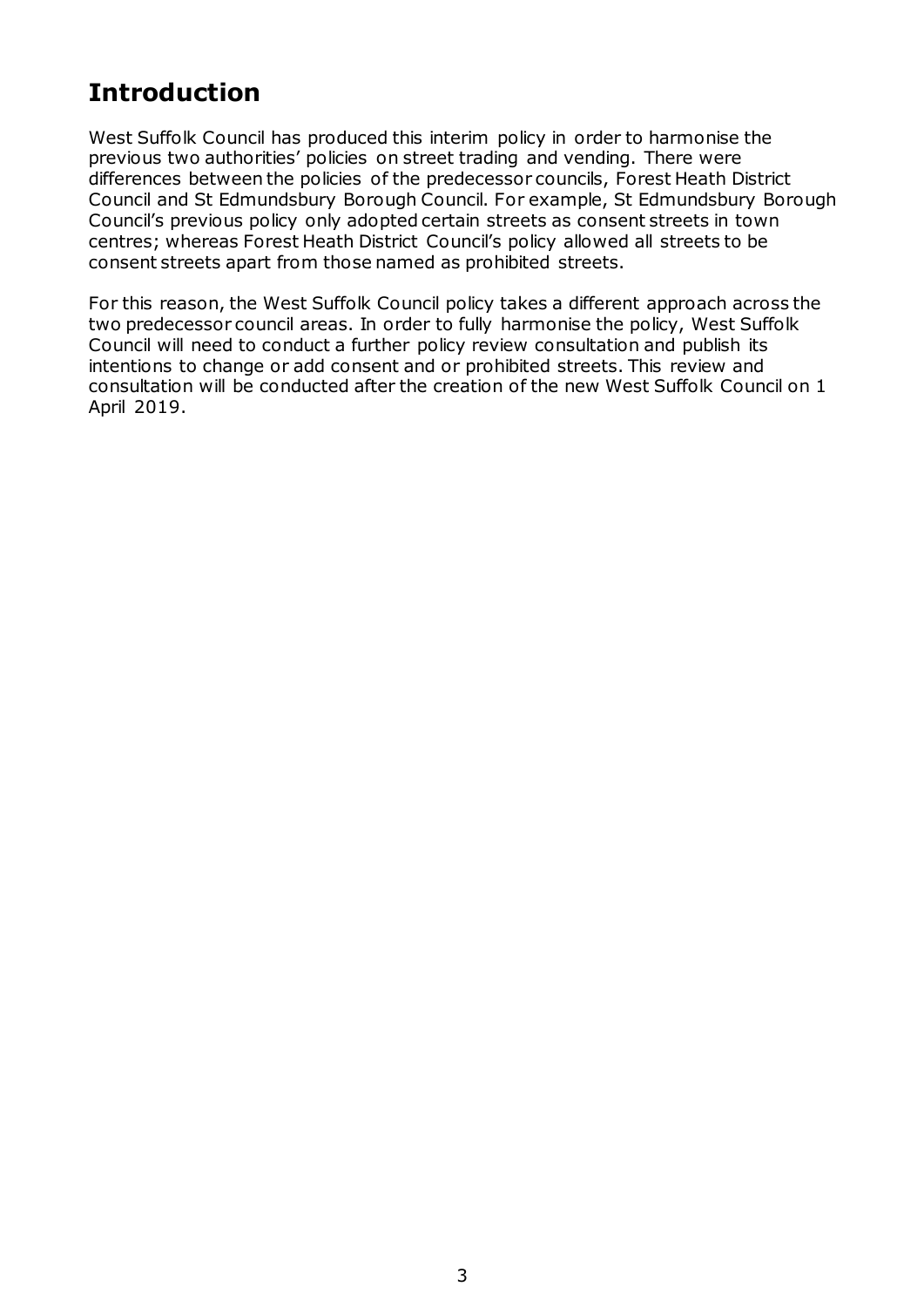# <span id="page-3-0"></span>**Street Trading and Vending Policy for West Suffolk Council**

This document deals with street trading (in Part 1) and street vending (in Part 2).

### <span id="page-3-1"></span>**Legal provisions and definitions**

#### **Street trading**

Street trading is defined within the Local Government (Miscellaneous Provisions) Act 1982 as "The selling, exposing or offering for sale any article, (including a living thing) in a street".

A 'street' is defined to include 'any road, footway, beach or other area to which the public have access without payment'. It will therefore include such areas as a car park of a public house to which the public have access without payment.

#### **Street vending (pavement cafes)**

Pavement cafes are considered to be tables and chairs placed on the public highway, where food and drink are consumed.

Under the currently agreed policy, street vending can only take place in Bury St Edmunds and Haverhill town centres.

# <span id="page-3-2"></span>**Part 1. West Suffolk Street Trading policy**

- 1.1 Under Section 3 of and Paragraph 7 (4) of Schedule 4 to the Local Government (Miscellaneous Provisions) Act 1982, West Suffolk Council may attach to the grant or renewal of a street trading consent such conditions as they consider reasonably necessary.
- 1.2 The council may vary, revoke or waive any of the standard conditions at any time.
- 1.3 Having adopted Schedule 4 of the Local Government (Miscellaneous Provisions) Act 1982 Forest Heath District Council, one of the two predecessor authorities to West Suffolk Council, designated by resolution certain streets within its District as being 'prohibited streets'. These are streets where street trading is not allowed. The other predecessor council, St Edmundsbury Borough Council, did not designate any streets as prohibited streets.
- 1.4 Certified pedlars are defined under the 1871 Pedlars Act as those who "…without any horse or other beast drawing burden, travels and trades on foot and goes from town to town or to other men's houses…"). The provisions of the Pedlars Act of 1871 mean that certified pedlars are permitted to sell door-to-door and in the street, anywhere in the UK, as long as they do not sell from a stall or other fixed location. They are exempt from local authority street trading legislation, provided they are pedlars. The Police vet applications and issue certificates which are valid nationally.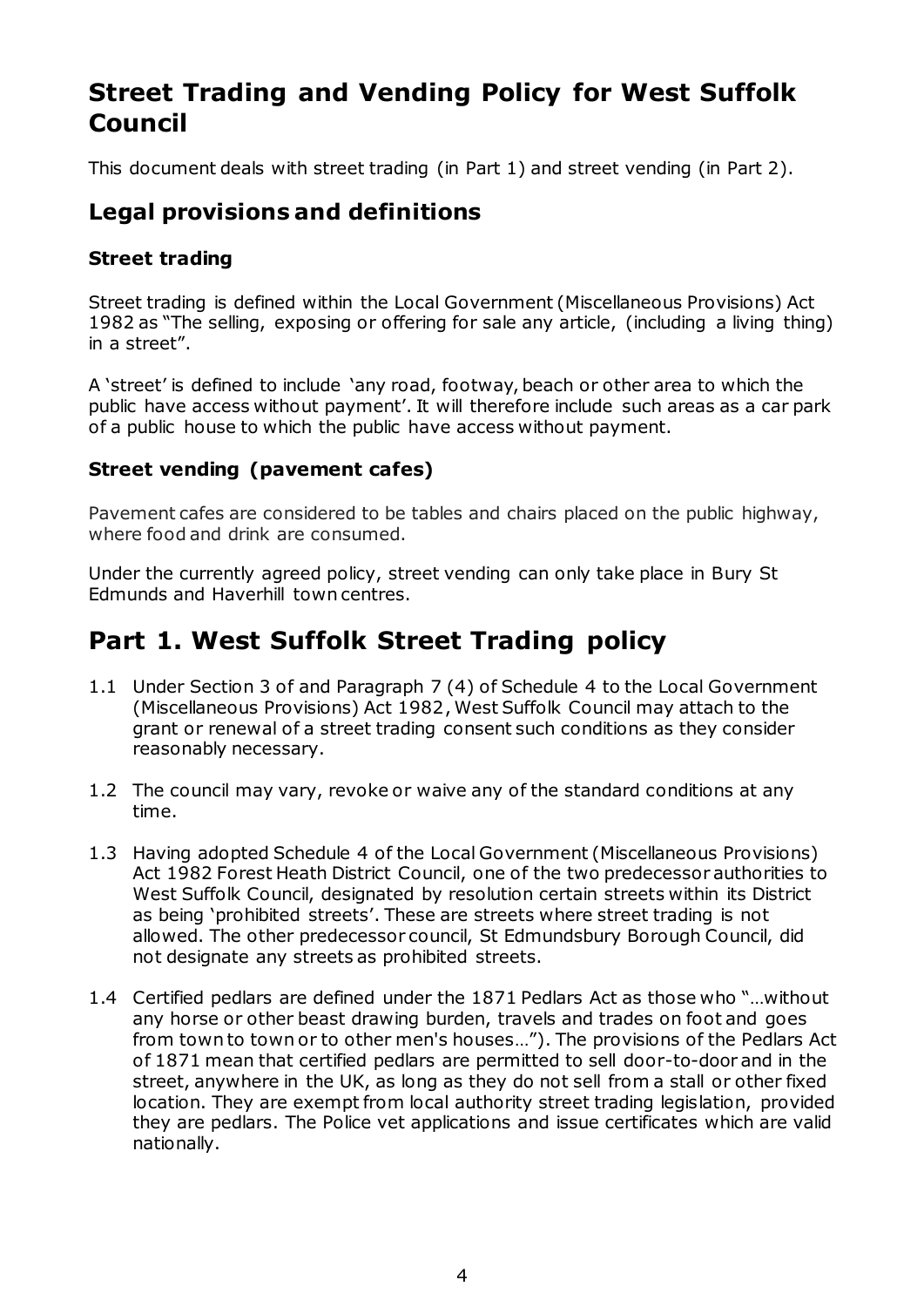# <span id="page-4-0"></span>**2. Consents**

- 2.1 An application must be made to the council for a street trading consent, where trading is to take place on a 'consent street' (see section 3.0). Consent cannot be granted to a person under the age of 17 years. It is a criminal offence to engage in street trading in a 'consent street', without holding the necessary street trading consent.
- 2.2 Applicants are most strongly advised to read thoroughly the application criteria for street trading prior to applying for consent. In all cases applicants should ensure that they apply for the type of consent best suited to their intended business operation.
- 2.3 There are two classes of consent (classes A and B). These differ in regard to the conditions of trading, and the fees payable. Fees will be charged according to the council's current fees and charges, with consent holders required to renew prior to expiry of consent.
- 2.4 Holders of Class A Consents are not allowed to trade within the town/village centres before 5pm. After this time they may trade from their consent address until 11pm.
- 2.5 Holders of Class B Consents may only trade from one place for a maximum of 45 minutes before moving on to a new location a minimum of 500 yards away.

## <span id="page-4-1"></span>**3. Consent streets**

- 3.1 Until a new West Suffolk Council policy is developed following consultation, there remain differences in the requirements for street trading consents between the two predecessor areas of Forest Heath and St Edmundsbury. In Forest Heath, all streets, except those listed as 'prohibited streets' are 'consent streets', where a permit is required in order to trade. In St Edmundsbury, there are no prohibited streets, and only a few 'consent streets'. In all other areas, a permit is not required.
- 3.2 Street trading within a consent street requires a person to hold a street trading consent issued by this authority. For the sake of completeness it is confirmed that this includes private land to which the public have access without payment.
- 3.3 Consent streets:

Angel Hill, Bury St Edmunds Station Hill, Bury St Edmunds High Street, Haverhill Hamlet Road, Haverhill Camps Road, Haverhill Queen Street, Haverhill

All streets in the area previously covered by Forest Heath District Council.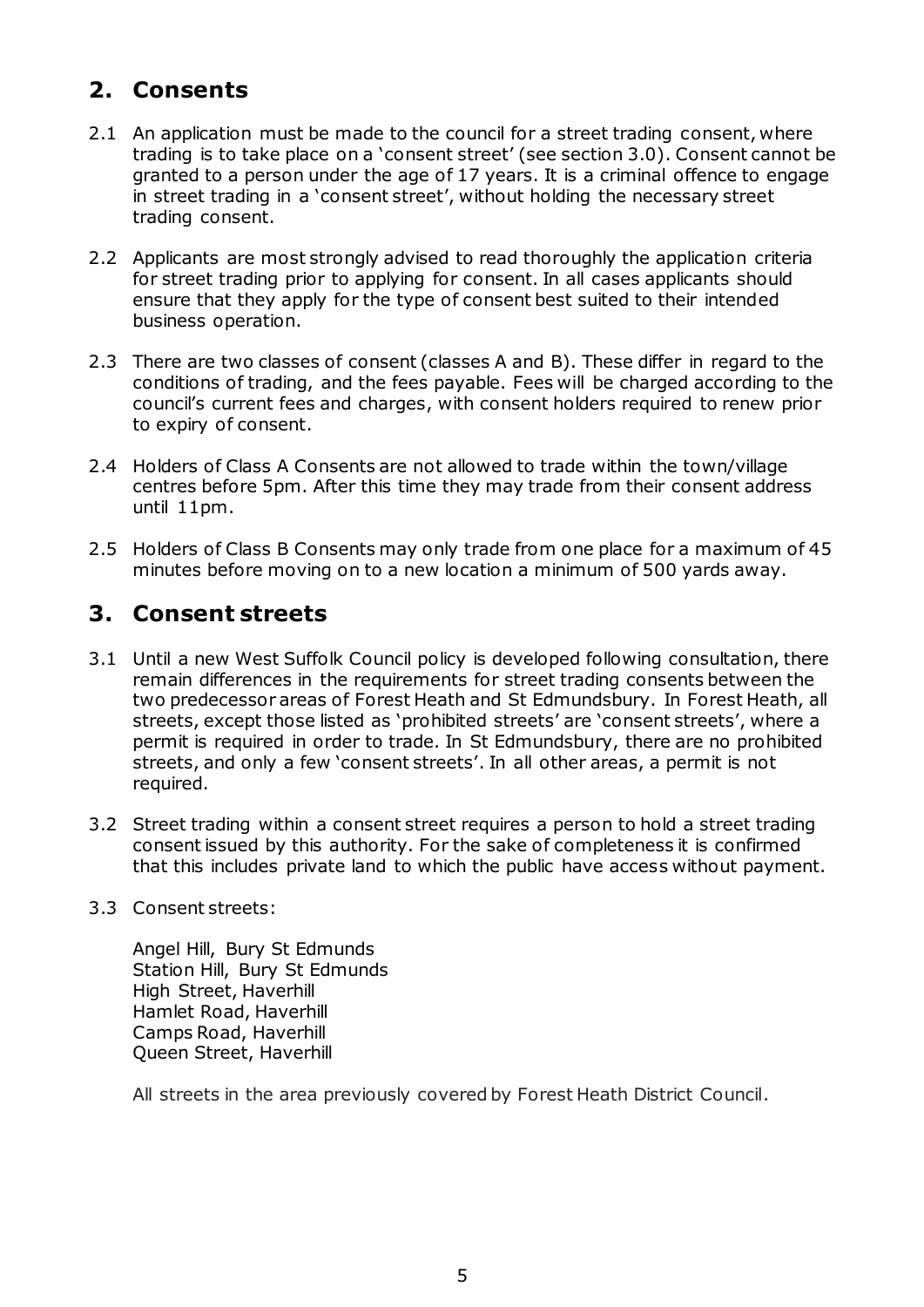# <span id="page-5-0"></span>**4. Prohibited streets**

4.1 No street trading is allowed to take place in the following:

Market Hill, Brandon Market Place, Mildenhall High Street, Newmarket Sun Lane, Newmarket Wellington Street, Newmarket (from its junction with High Street, Newmarket for a distance of 68 metres) Birdcage Walk, Newmarket

#### <span id="page-5-1"></span>**5. Car parks**

5.1 Street trading may not take place within the council car parks.

#### <span id="page-5-2"></span>**6. Industrial estates roads**

- 6.1 The roads situated on the Industrial Estates at Newmarket, Mildenhall and Brandon that are identified as the industrial estates roads are exempt from the restriction detailed in part 7 below..
- 6.2 'The industrial estate roads', as referred to above, are defined only on the following roads:
- 6.3 Trading on the following Industrial Estate Roads will be permitted between the hours of 6am and 6pm for holders of both Class A and Class B Consents

Newmarket Industrial Studlands Park Avenue

- Victoria Way
- Willie Snaith Road
- Hammond Close
- Laureate Paddocks
- Craven Way
- Depot Road
- 6.4 Mildenhall Industrial Estate
	- Fred Dannatt Road
	- Gregory Road
	- James Carter Road
	- Leyton Avenue
	- Finchley Avenue
	- Hampstead Avenue
	- Southgate Avenue
	- Chiswick Avenue
	- Holborn Avenue
- 6.5 Brandon Industrial Estate
	- Twickenham Avenue
	- Barnes Close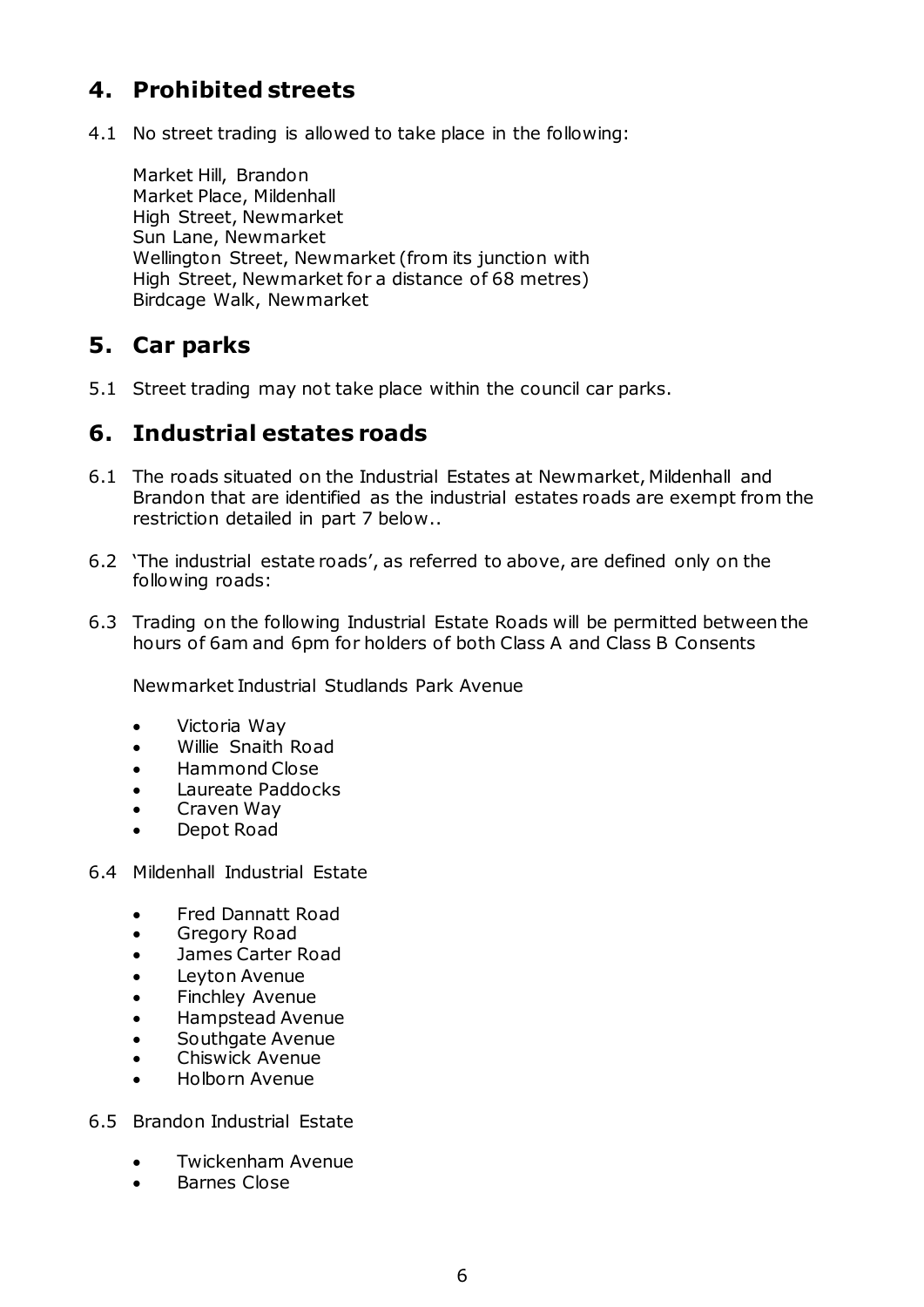- Highbury Road
- Wimbledon Avenue
- Richmond Road
- Putney Close
- Norwood Road

# <span id="page-6-0"></span>**7. Town/village centres**

- 7.1 This includes, for the purpose of these street trading provisions, any public land within the said towns and villages and also any private land to which the public have access without payment within the said towns and villages.
- 7.2 For the purposes of clarification due to the nature of the harmonisation of this policy, only the consent streets in Bury St Edmunds and Haverhill town centres are included in this policy, all town centres within the predecessor Forest Heath District are included.
- 7.3 Village centres are those subject to a 30 MPH speed restriction.
- 7.4 Rural areas are streets/land other than town/village centres and not identified as being 'industrial estates roads'.

# <span id="page-6-1"></span>**8. Class 'A' consents: (permitted hours and locations)**

- 8.1 Rural areas: between the hours of 6am and 1am
- 8.2 Town/village centres: between the hours of 8pm and 1am
- 8.3 Industrial estate roads: between the hours of 6am and 6pm
- 8.4 For clarification, a late night refreshment premises licence must be granted between the hours of 11pm and 5am under the Licensing Act 2003.

# <span id="page-6-2"></span>**9. Class 'B' consents: (permitted hours and locations)**

- 9.1 Rural areas and town/village centres: Between the hours of 9am and 9pm
- 9.2 Industrial estate roads: Between the hours of 6am and 6pm
- 9.3 Regardless of where street trading takes place holders of Class B consents are restricted to trading from any one place to a maximum of 45 minutes. After 45 minutes have elapsed, street trading may not take place within 500 yards of the place mentioned above and the applicant may not return to a place from which they had previously traded until a period of four hours has elapsed since they last traded at that place.

# <span id="page-6-3"></span>**10.The business operation**

10.1 Street trading may be undertaken only where no consent is required or in the case of a consent street, only during such hours and from such trading stall or vehicle as shall be specified by the council in the consent. No street trading whatsoever shall take place other than within the permitted hours.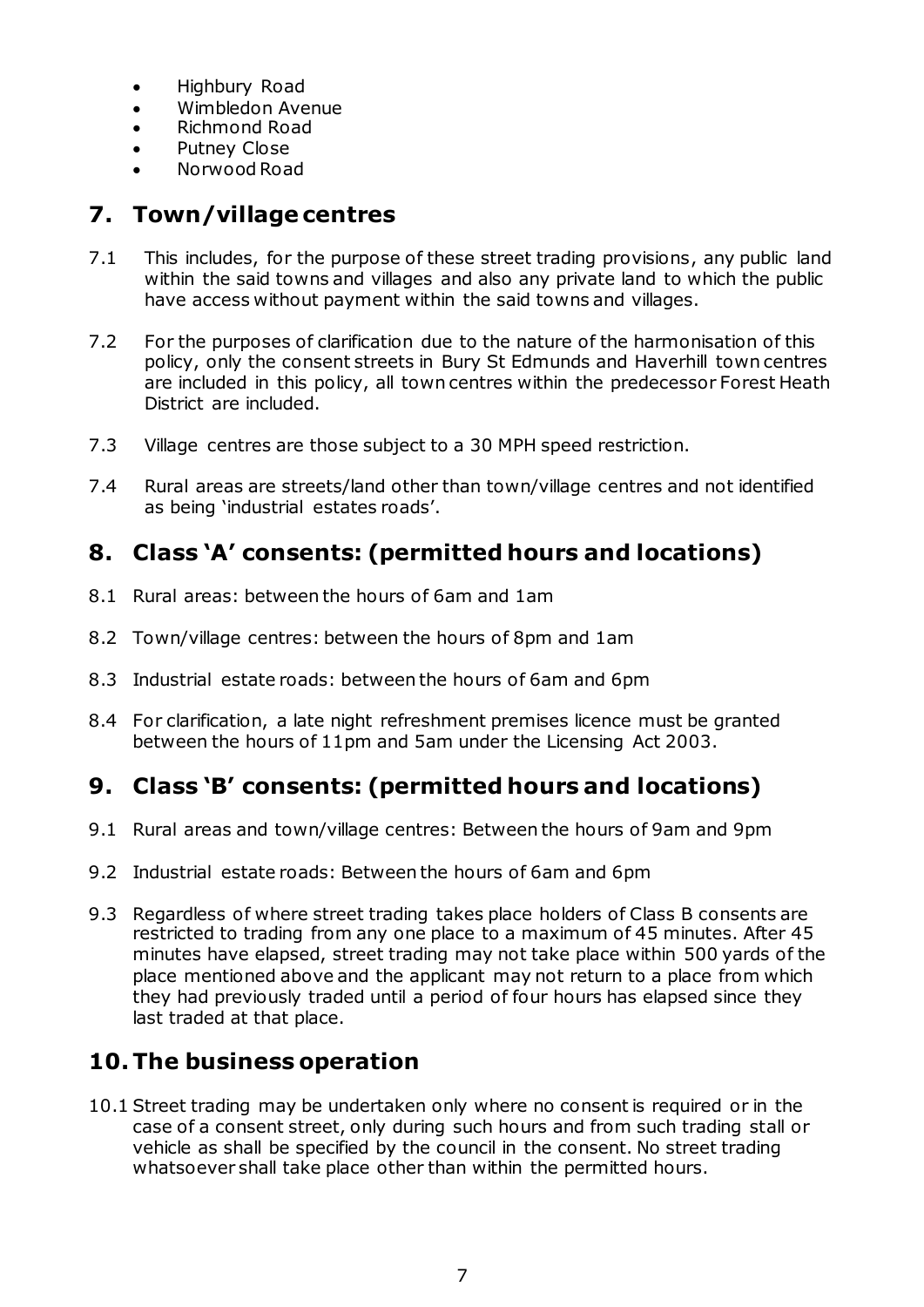- 10.2 No trading stall or vehicle (which shall include a cart, wagon, trailer or the like) shall be allowed to remain at the locality in question (as defined above) outside the permitted hours.
- 10.3 If a trader is selling hot food and beverages between the hours of 11pm-1am, a premises licence is required in addition to the consent.

## <span id="page-7-0"></span>**11. Revocation or variation of consents**

- 11.1 In the following circumstances the Council may, at any time, revoke a consent or vary the conditions of an existing consent:
	- a. where the activity is likely to give rise to nuisance or loss of amenity caused by noise, odour, litter, disturbance or antisocial behaviour
	- b. where there is insufficient space in the street for the applicant to engage in the trading without causing undue interference or inconvenience to persons using the street
	- c. where the highways authority considers a location is dangerous or where a personal injury or fatality has occurred within 100 metres, or where the Council considers the location to be unsafe or places the public at risk from harm.
	- d. where the applicant is unsuitable to hold a consent because of having been convicted of an offence that the council consider makes them unsuitable to hold such consent, or for any other reason
	- e. where the applicant has at any time been granted a street trading consent by the council, and has persistently refused or neglected to pay fees due to them for said consent or charges due to them for services rendered;
	- f. where the applicant or operator of the stall is under the age of 17 years
	- g. where a trader has failed to comply with the conditions attached to the consent
	- h. where the street trading may damage the structure or surface of the street
	- i. where the appearance of the trading equipment or structure in use is not compatible with the character of the area in which it is proposed to be situated
	- j. trading in an area which is residential and where trading would not normally take place.
- 11.2 The council may revoke or vary a consent in any other circumstances where there is good reason to do so.

#### <span id="page-7-1"></span>**12. Inspection of consent and conditions**

12.1 A copy of the consent shall always be available at the stall or vehicle for examination by an officer of the council or a police officer.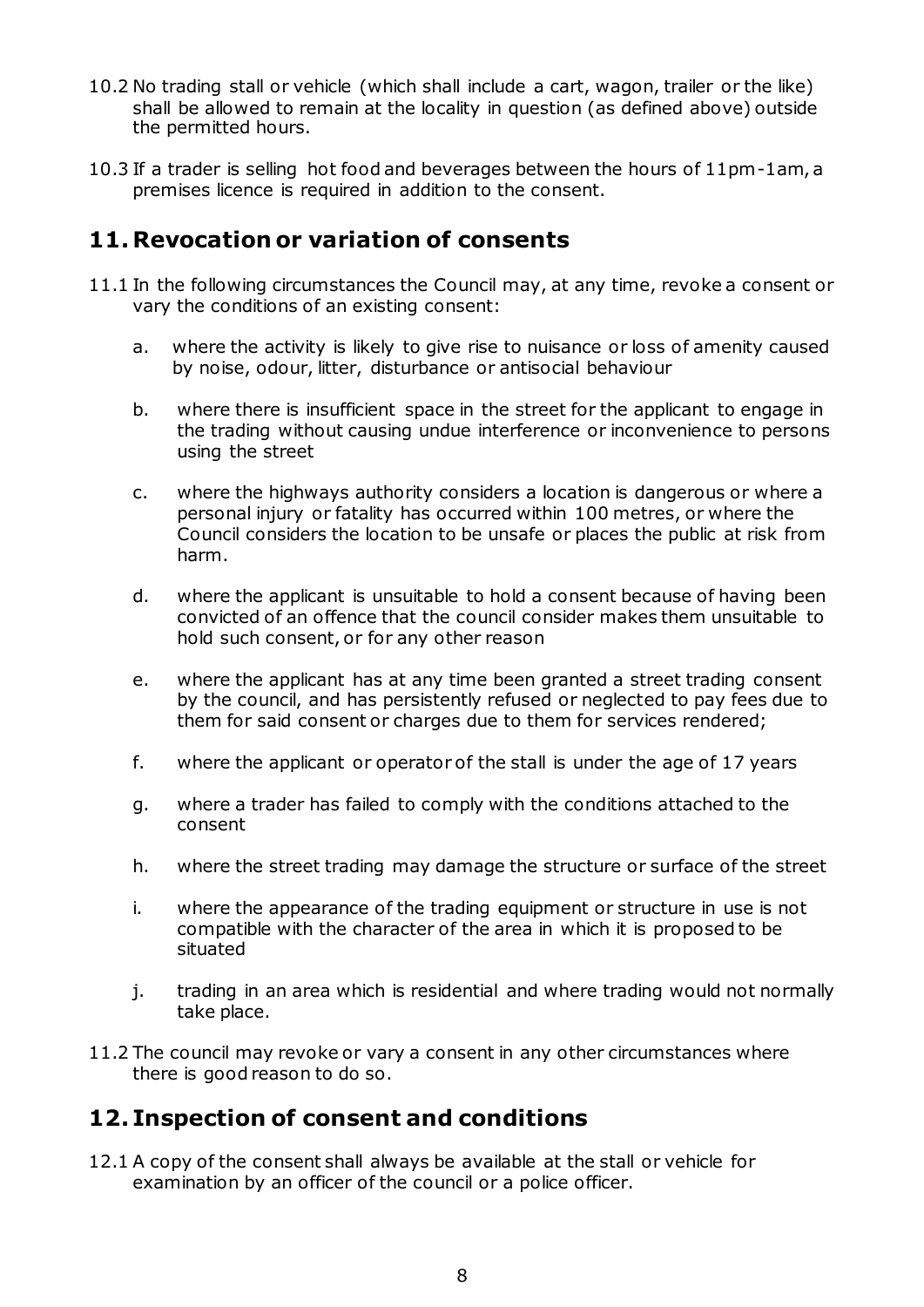# <span id="page-8-0"></span>**13. Applications**

- 13.1 All applications must be accompanied by:
	- a. the correct fee
	- b. a completed application form
	- c. evidence of address
	- d. proof of insurance including public liability
	- e. in the case of a food trader, evidence of which authority the mobile/stall is registered with
	- f. gas safety certificate issued by a gas safety registered engineer, where necessary
	- g. details of goods to be sold
	- h. details of intended trading location for the consent
	- i. photographs of the unit/stall the trader intends to operate from
	- j. copy of landowners permission (including highways).
- 13. 2 First grant applications or any variations to existing hours or the mobile/stall will be subject to a 28 day consultation with highways, local residents, police and local councillors. Renewals will not need a consultation unless any changes have been made which may affect the consent.

## <span id="page-8-1"></span>**14. General conditions**

- 14.1 The applicant shall at all times be clean and respectable in dress and person, and behave in a civil, orderly, seemly and courteous manner.
- 14.2 It should be noted that the grant of a street trading consent will not convey with it any authority to trade in any place or in any manner which would breach the general law, byelaws or street markets.
- 14.3 It is the street trader's responsibility to obtain the necessary permissions or consents before trading from any place, for example the landowner or highways.
- 14.4 The land intended for trading may well require planning permission for such use. It is the trader's responsibility to check with the council's planning service prior to commencement of trading. The trader must also heed and adhere to the requirements relating to the particular consent that has been granted including engaging in street trading only in the place addressed within the consent.
- 14.5 If an individual trades either in a lay-by or in close vicinity to a public highway the trader may be committing a criminal offence, please check with the landowner.
- 14.6 The consent issued must be displayed in a prominent position.
- 14.7 The street trader must not attempt to trade in any area designated as being a 'prohibited street' or carry out the business of street trading outside the permitted hours allowed.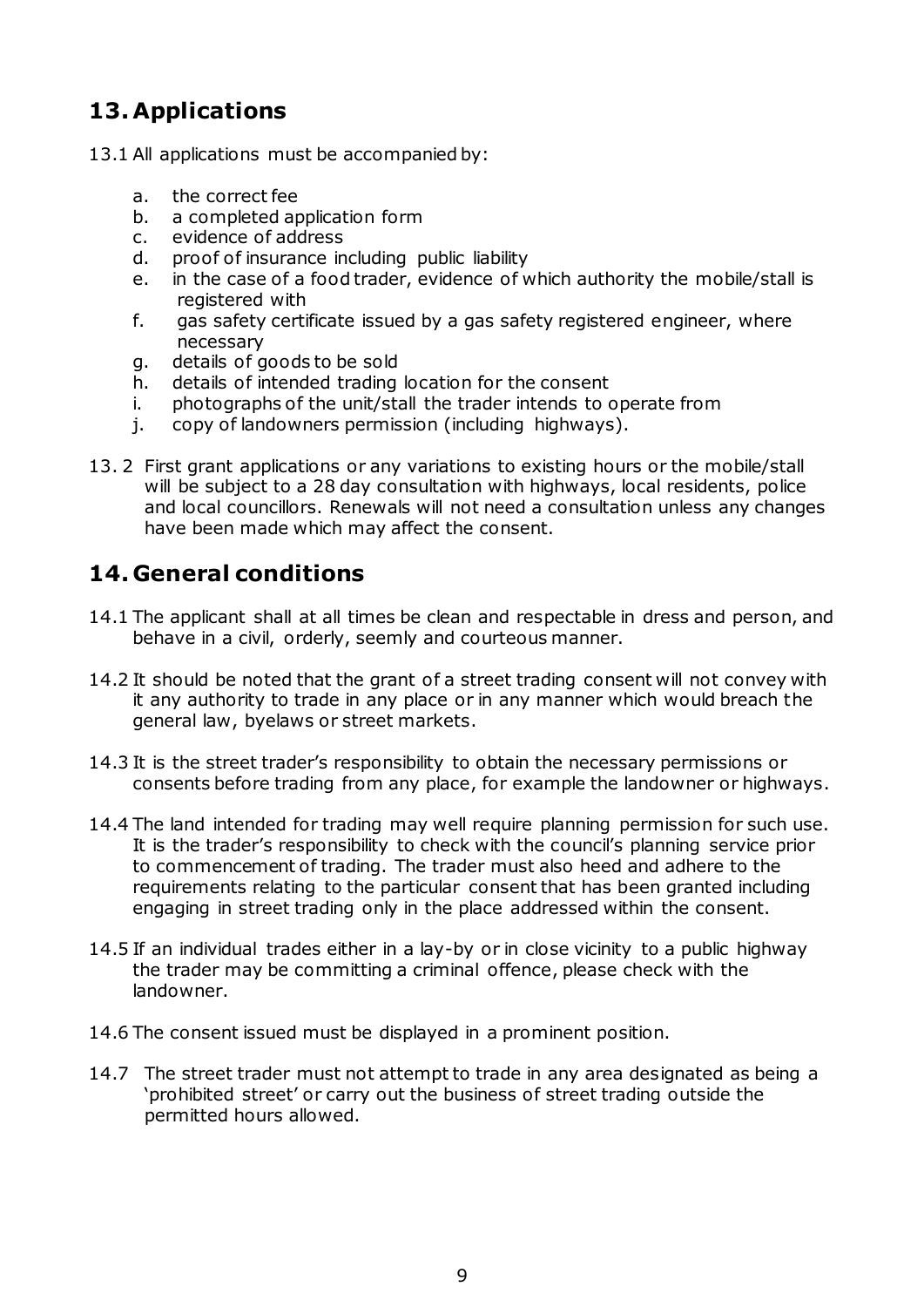- 14.8 The size of any stalls, handcarts or barrows used for street trading is limited to a frontage or width of 3 metres and to a depth of two metres. The restriction does not apply to a purpose built vehicle or trailer.
- 14.9 The applicant shall notify the council in writing of any change of the address during the period of the consent within seven days of such change taking place.
- 14.10 The applicant shall at least 14 days prior to the date of the consent's expiry, make application to the council for a renewal. If an application for renewal is not received by the expiry date the consent will lapse. It is a criminal offence to engage in street trading in a consent street without holding a current consent.
- 14.11 Advice on complying with the council's street trading requirements should be sought from the licensing department.

#### <span id="page-9-0"></span>**15. Conditions on consents**

- 15.1 The following conditions will be attached to all street trading consents:
	- a. This street trading consent does not convey any other approvals that may be necessary under the food hygiene regulations, planning legislation or other appropriate legislation.
	- b. Trading is permitted only from the stall or vehicle, details of which has been previously supplied to the council and shall be confined thereto.
	- c. The holder shall comply with all appropriate statutory provisions, for example food hygiene, advertisement control, health and safety regulations, planning and so on.
	- d. The holder of a street trading consent shall take all reasonable precautions to prevent obstruction of the street or danger to persons using the street and to prevent nuisance or annoyance, whether to persons using the street or otherwise.
	- e. Street trading shall not take place, nor shall any stall or vehicle whether portable or otherwise be positioned, so as to cause any obstruction of the street, road, footway or other area to which the public have access. Stalls or vehicles must not be positioned in such a way so as to obstruct the view of drivers of other vehicles.
	- f. The holder will comply with all directions of the police, the council or the highway authority whether they be verbal or in writing.
	- g. Street trading consent shall be limited to the permitted times for trading purposes and all vehicles, trailers and equipment, and so on, shall be removed at the end of each trading period.
	- h. Traders must make arrangements with the council or a private contractor for the correct disposal of all waste produced as a result of the business in accordance with the Duty of Care Regulations.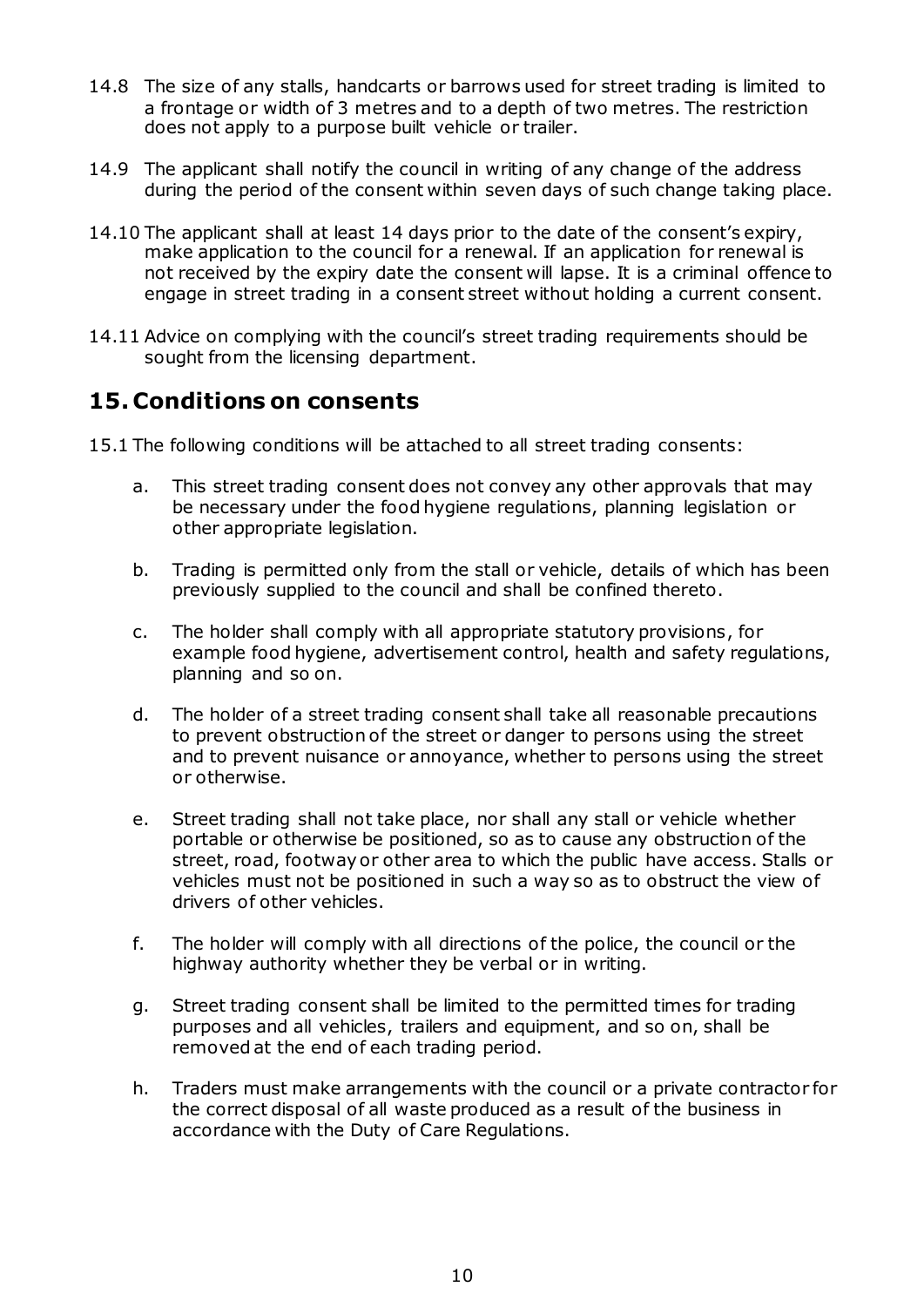- i. Traders must ensure that all paperwork associated with waste disposal is filled out correctly and a copy of the waste transfer note made available on request.
- j. Traders must supply at least 1 litter bin or other receptacle of a similar size for the use of customers. This should be placed in an appropriate location and the contents emptied out at regular intervals during the hours of trading to prevent spillage and litter accruing. All such refuse collected shall be disposed of in accordance with the Duty of Care Regulations.
- k. All traders must ensure that litter associated with the business is picked up at regular intervals throughout the hours of trading within a radius of 300 metres and the site left litter free at the end of business. All such litter is to be disposed of in accordance with the Duty of Care Regulations.
- l. At no time will cooking oil or other liquid waste be disposed of down drains or placed in bins for disposal. Collection should be made by an appropriate contractor. Should such material require disposal, the council should be contacted for further advice.
- m. The holder of a street trading consent shall be required to seek the approval of the Council to any proposed change to the mode of trading permitted under the consent.
- n. The street trading consent shall be displayed on the vehicle used in connection with the trading, in a prominent position from which it can be seen by the public.
- o. The consent holder shall not at any time cause or permit any goods or produce to be stored or displayed at the side of the unit, or place any table, chair, trestle, box or other structure in the consent street, as a pavement café licence may be required.
- p. The vendor shall at all times, display a conspicuous and clearly legible tariff board on the vehicle or stall showing the tariff of the goods for sale.
- q. The trader must comply with the operating hours, days and locations of trading.
- r. The trader must only sell goods which are referred to on their application or consent.
- s. Any major damage caused to the site that can be directly attributed to the presence of a street trader may be taken into account during the consideration of renewal consent.
- t. This street trading consent does not convey any right to trade on privately owned property.
- u. The applicant shall not assign, transfer or in any way part with the benefit of the consent which is personal to him/her.
- v. The trader must comply with the operating hours and days of trading referred to in their consent.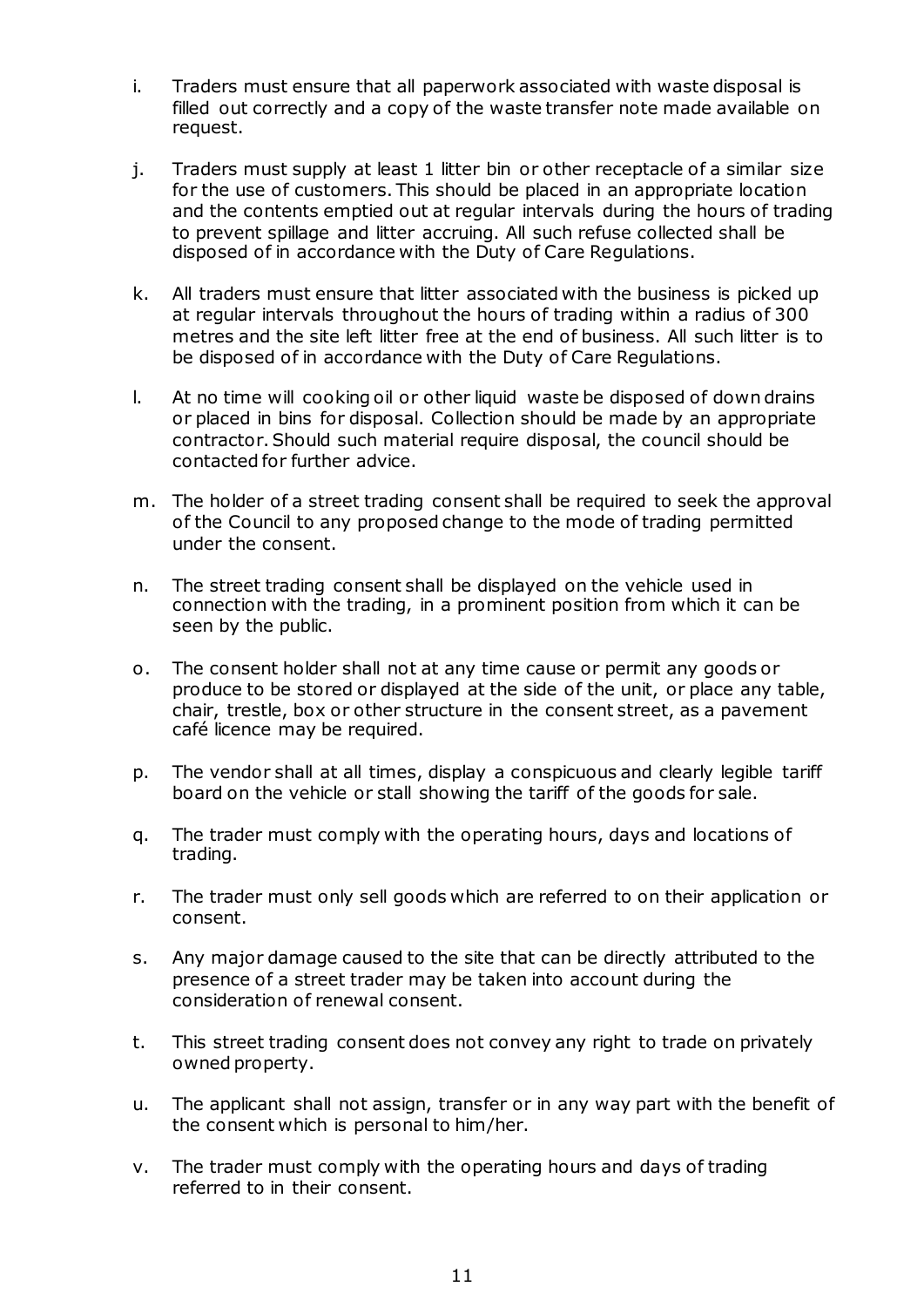- w. The trader must only sell goods which are referred to on their application or consent.
- x. Traders must take out public liability insurance cover for at least  $£5,000,000$ and provide a copy of the insurance certificate and it must always be current to meet the terms of the consent.
- y. Consents are personal to the applicant and a single unit (mobile, trailer, stall and so on) and are not transferable. Once the consent has been issued to an individual it will only be renewed to that individual. This is to prevent the pitch being sold on for a monetary gain.
- z. Traders must notify the council's licensing team in writing of a change of address. Details must be given within seven days of the change taking place. Evidence must be given of the new address. This may be a utility bill (gas, electricity or phone), rent book, rental agreement, bank statement or similar document.

#### <span id="page-11-0"></span>**16. Specific advice for applicants for street trading consent on Angel Hill, Bury St Edmunds**

- 16.1 The Development Control Committee of the predecessor council, St Edmundsbury Borough Council agreed the following planning advice for street traders seeking consent to trade on Angel Hill in Bury St Edmunds for more than 28 days each year.
	- a. Applications will be considered for the siting of an ice cream van or stall on the existing carriageway/car parking area, provided that it is located adjacent to no. 6 Angel Hill.
	- b. Applications will be considered for the siting of an ice cream handcart, bicycle or similar non-mechanised modest and transportable structure in the eastern edge of the paved area in the centre of the Angel Hill.
	- c. All vending vehicles/stalls should be in a livery appropriate to the historic setting of Angel Hill, to be approved by the director of planning in consultation with the chairman of this committee.
	- d. No generator will be used for the provision of power to a vehicle or other structure used for dispensing ice cream.
	- e. The applicant must ensure that the vehicle or structure is sited in a manner that will not cause any problems for highway safety, in the opinion of, and to the satisfaction of the director of planning in consultation with the chairman of this committee.

# <span id="page-11-1"></span>**Part 2: West Suffolk Street Vending/Pavement Café Policy**

Consents for street vending can currently only be obtained in Haverhill and Bury St Edmunds town centres until this policy is reviewed.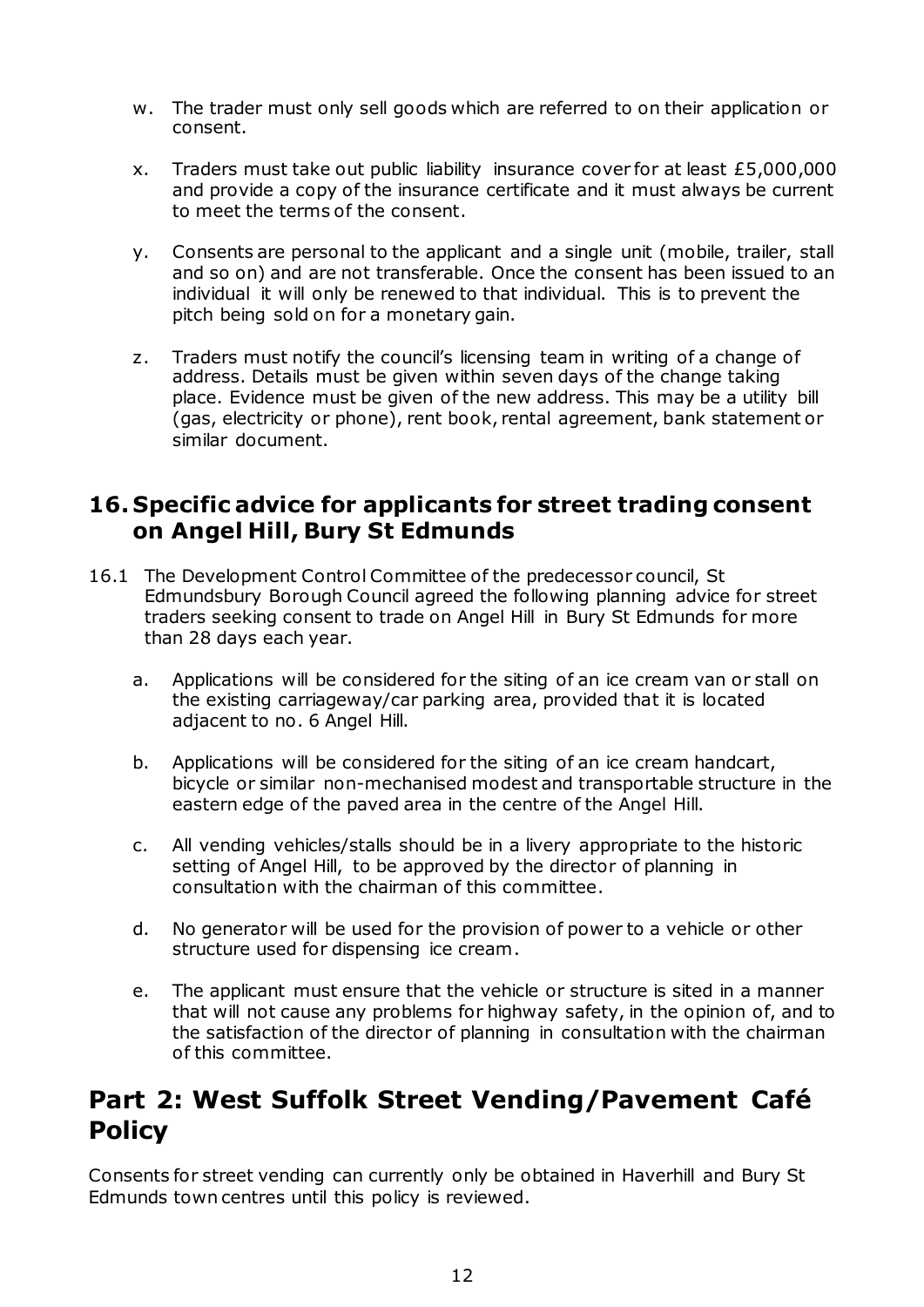# <span id="page-12-0"></span>**17. Applications for street vending**

- 17.1 All applications must be accompanied by:
	- a. the correct fee
	- b. a completed application form
	- c. evidence of address
	- d. proof of insurance including public liability, minimum amount of £5,000,000
	- e. details of intended location for the consent
	- f. photographs of tables and chairs (along with their dimensions and numbers)
	- g. copy of planning permission (if it is required)

#### <span id="page-12-1"></span>**18. General conditions**

18.1 A minimum width of 1.8m of unobstructed highway/footpath is required for pedestrians and their needs must be paramount, nor should they be diverted from their main route. The defined area must not conflict with other accesses nor dropped crossings required for the free passage of normal road users.

Additionally on bus routes 2.3m of unobstructed footpath will be expected. In some locations where there are heavy pedestrian flows or street furniture on the highway, then additional free space may be required.

- a. Emergency access must remain clear at all times, on all streets including fully and partly pedestrianised areas. If the emergency services object to an application based on safety grounds then the council may reject an application to grant consent for that reason.
- b. Objects and structures, including tables and chairs, should be places so as not to obstruct drivers' sight lines or highway signs.
- c. The route left available on the public highway for pedestrians to move through and on should be clearly defined and free from obstructions. The positioning of objects and structures, including tables and chairs, should never discourage pedestrians from using the footpath.
- d. In general, tables and chair, barriers and other equipment will be allowed between the hours of 0830 and 2300 daily, and should be removed and stored internally outside of those hours to help prevent clutter on the streets and ensure furniture is not used for, or becomes a target for vandalism or crime. Part of the Abbeygate Street in Bury St Edmunds is open to vehicular traffic during certain times of the day and must be free from tables and chairs during vehicular flow.
- e. No form of amplified music will be permitted.
- f. Alcohol will not be permitted unless it is served as part of the premises licence and timings/licensed plan.
- g. Nothing in this policy will override the council's existing byelaws, regulations and rights to charge in respect to its street markets.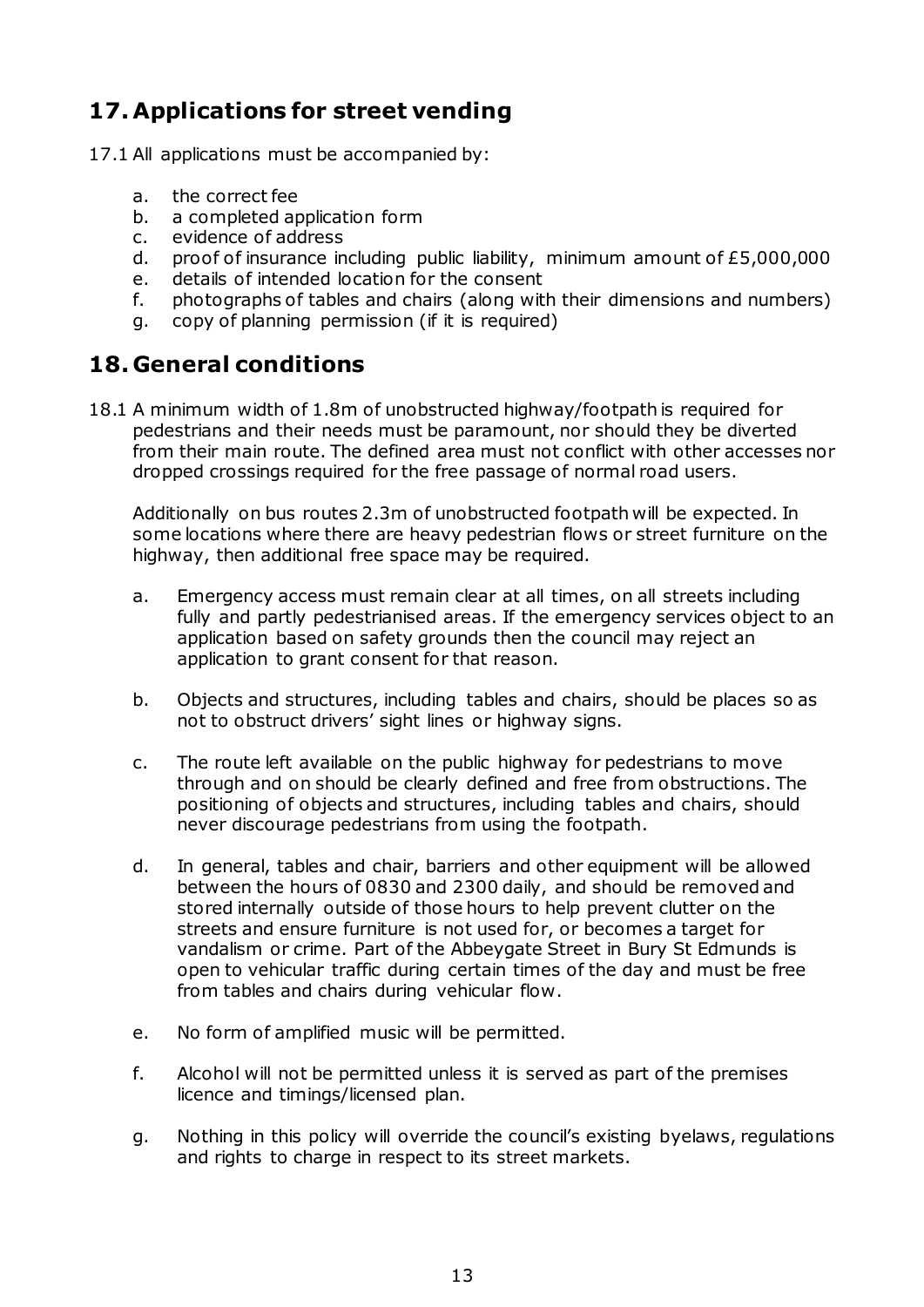- h. Consent holders will be responsible, at their own cost, for ensuring that the vicinity of the facility shall be kept in a clean and tidy condition at all times during the permitted hours. Proper receptacles for the deposit of any refuse will be provided by the consent holder.
- i. Outdoor cafes will only be acceptable if they are located adjoining a premises used as a café/restaurant and must be carried out as part of that business. Tables must be services directly from the immediately adjacent premises, where the food is prepared and sold, and where there is an approved food use.
- j. Tables and chairs/barriers on the highway should be positioned to allow safe passage of pedestrians, wheelchairs and prams and the visually impaired. If a barrier is applied for, it must be directly at right-angles around the designated café area.
- k. Tables and chairs should not adversely affect the visual quality and character of the area or of a listed building.
- l. Tables and chairs/barriers will not adversely affect the amenity of and access to properties in the vicinity.
- m. Tables and chairs/barriers will not obstruct any emergency vehicles at any time.
- n. Tables and chairs/barriers should be placed immediately outside and be visible from the premises in order to make sure that there is adequate supervision for monitoring and safety.
- o. Designs for tables and chairs, barriers and parasols must be approved by the council prior to the operation of the street café/vending permit. Plastic tables, chairs or barriers will not normally be permitted for safety purposes. Parasols/sun shades with any form of advertising will not normally be permitted.
- p. Customers must be seated at tables and served by staff in recognisable uniform or badge.
- q. The sale of food and drink from temporary stalls not built for the purpose of sale of food or drink will not be acceptable.

#### <span id="page-13-0"></span>**Notes**

- The council reserves the right to change all or part of these conditions without notice.
- Should these conditions be contravened, consideration will be given to the suspension, revocation, or refusal to renew the consent.
- A person convicted of contravening conditions relating to times of trading shall be liable on summary conviction to a fine not exceeding level 3 on the standard scale (currently £1000).